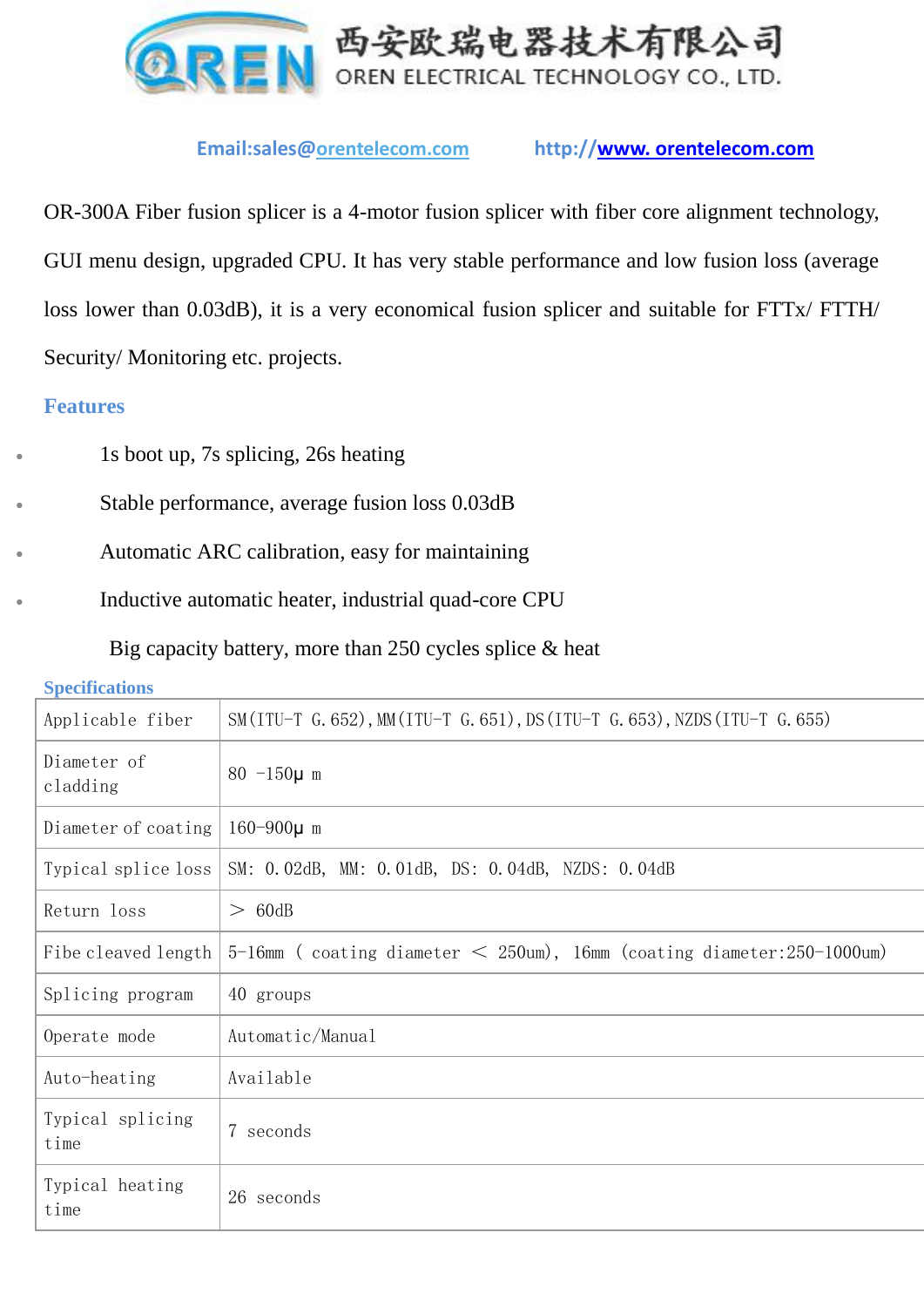

# **Email:sales@orentelecom.com http://www. orentelecom.com**

| 4.3 inch color LCD monitor<br>Display screen<br>4000 results<br>Records storage<br>Loss evaluation<br>Available<br>$1.8 - 2.2N$<br>Tension test<br>Interface<br>GUI menu interface, easy for operation<br>5200mAh Li-battery, typical 250 cycles splicing and heating<br>Battery<br>Adapter, input: AC 100-240V (50/50HZ), output: 11-13.5V<br>Power supply<br>Electrodes life<br>More than 4000 ARC discharges, can be replaced vonveniently<br>Ternimal<br>USB2.0 port, for software upgrading and records exporting<br>Operating<br>Altituede: 0-5000m, Humidity: 0-95%, Temperature: $-10^{\circ}C^{\sim}+50^{\circ}C$ , Wind speed:<br>conditions<br>Dimension<br>$149mm(L)$ * $120mm(W)$ * $127mm(H)$<br>1.90kg (including battery)<br>Weight | Fiber<br>magnification | 250X (X or Y view), 125X (X and Y view) |
|-----------------------------------------------------------------------------------------------------------------------------------------------------------------------------------------------------------------------------------------------------------------------------------------------------------------------------------------------------------------------------------------------------------------------------------------------------------------------------------------------------------------------------------------------------------------------------------------------------------------------------------------------------------------------------------------------------------------------------------------------------|------------------------|-----------------------------------------|
|                                                                                                                                                                                                                                                                                                                                                                                                                                                                                                                                                                                                                                                                                                                                                     |                        |                                         |
|                                                                                                                                                                                                                                                                                                                                                                                                                                                                                                                                                                                                                                                                                                                                                     |                        |                                         |
|                                                                                                                                                                                                                                                                                                                                                                                                                                                                                                                                                                                                                                                                                                                                                     |                        |                                         |
|                                                                                                                                                                                                                                                                                                                                                                                                                                                                                                                                                                                                                                                                                                                                                     |                        |                                         |
|                                                                                                                                                                                                                                                                                                                                                                                                                                                                                                                                                                                                                                                                                                                                                     |                        |                                         |
|                                                                                                                                                                                                                                                                                                                                                                                                                                                                                                                                                                                                                                                                                                                                                     |                        |                                         |
|                                                                                                                                                                                                                                                                                                                                                                                                                                                                                                                                                                                                                                                                                                                                                     |                        |                                         |
|                                                                                                                                                                                                                                                                                                                                                                                                                                                                                                                                                                                                                                                                                                                                                     |                        |                                         |
|                                                                                                                                                                                                                                                                                                                                                                                                                                                                                                                                                                                                                                                                                                                                                     |                        |                                         |
|                                                                                                                                                                                                                                                                                                                                                                                                                                                                                                                                                                                                                                                                                                                                                     |                        |                                         |
|                                                                                                                                                                                                                                                                                                                                                                                                                                                                                                                                                                                                                                                                                                                                                     |                        |                                         |
|                                                                                                                                                                                                                                                                                                                                                                                                                                                                                                                                                                                                                                                                                                                                                     |                        |                                         |

### **Standard Accessories**

| NO.            | <b>ITEM</b>         |
|----------------|---------------------|
| $\mathbf{I}$   | Carrying box        |
| $\sqrt{2}$     | Fiber cleaver       |
| 3              | Fiber stripper      |
| $\overline{4}$ | Drop cable stripper |
| $\sqrt{5}$     | Power cord          |
| $\,6\,$        | Adapter             |
| $\overline{7}$ | Cooling tray        |
| 8              | User manual (USB)   |
| 9              | Spare electrodes    |